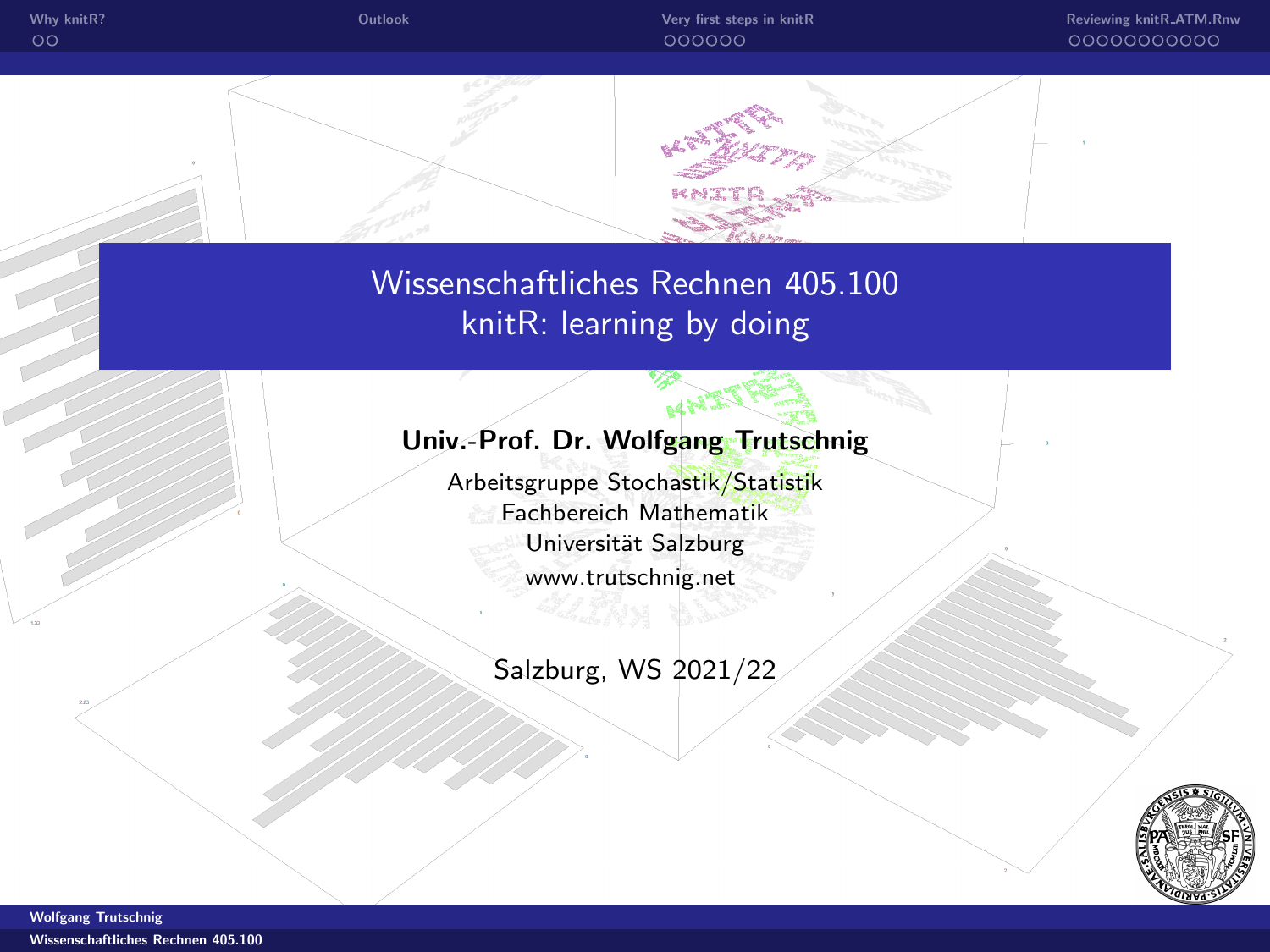## <span id="page-1-0"></span>Starting point

- $\triangleright$  Very common situation (in research and in business):
- $\triangleright$  An elaborate report including graphics, tables and text has been produced (using Excel, Word, Powerpoint etc.)
- New data arrives, often on a weekly/monthly basis, or new data is added to an existing dataset
- $\blacktriangleright$  The same report is needed for the new/updated data
- $\triangleright$  Do all calculations again, prepare all the tables and graphics again, and reproduce the report?
- **I** Apart from wasting time and money, which other problems occur?
	- Copy and paste is dangerous...
	- In Small (copy and paste) mistakes can have far-reaching consequences
	- Can you assure to execute exactly the same manual data analysis steps as last time (Excel, etc.)?
- Reproducible results?

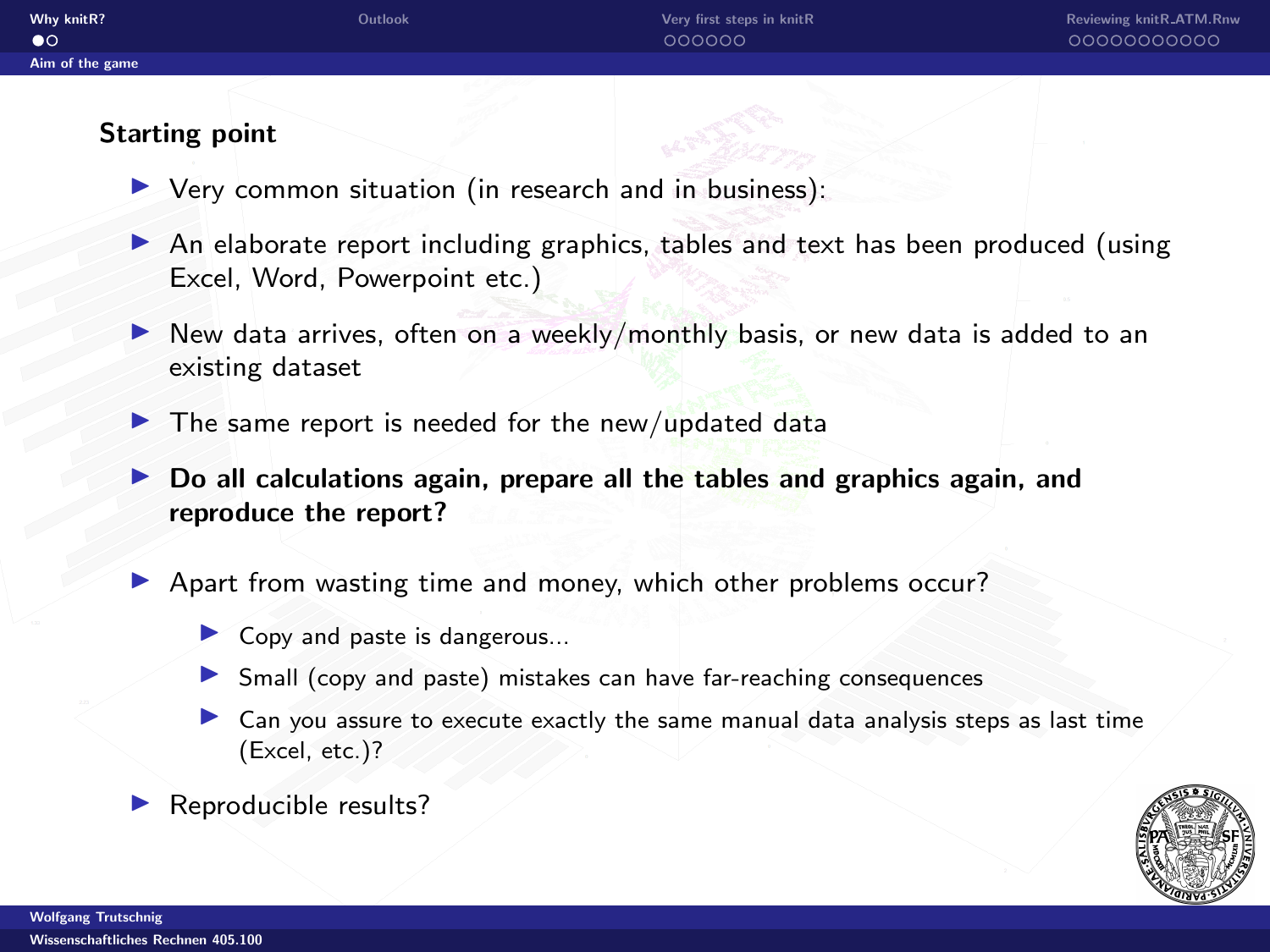# A possible solution - knit $R<sup>1</sup>$

 $\circ$ 

- $\triangleright$  Combine the power and flexibility of R with the typesetting capabilities of LaTeX
- $\blacktriangleright$  R-Studio (user-interface for R) supports knitR
- $\triangleright$  R, R-Studio and LaTeX are freeware and run on all standard platforms!
- I Let knitR do all the calculations, generate the graphics and tables and include numbers into the text
- Invest time in the first creation of the report save time in all subsequent runs
- $\triangleright$  Use the saved time for more important and less annoying things than copy and paste (which robots can do much better than we)...



 $^{1}$ or, alternatively, R Markdown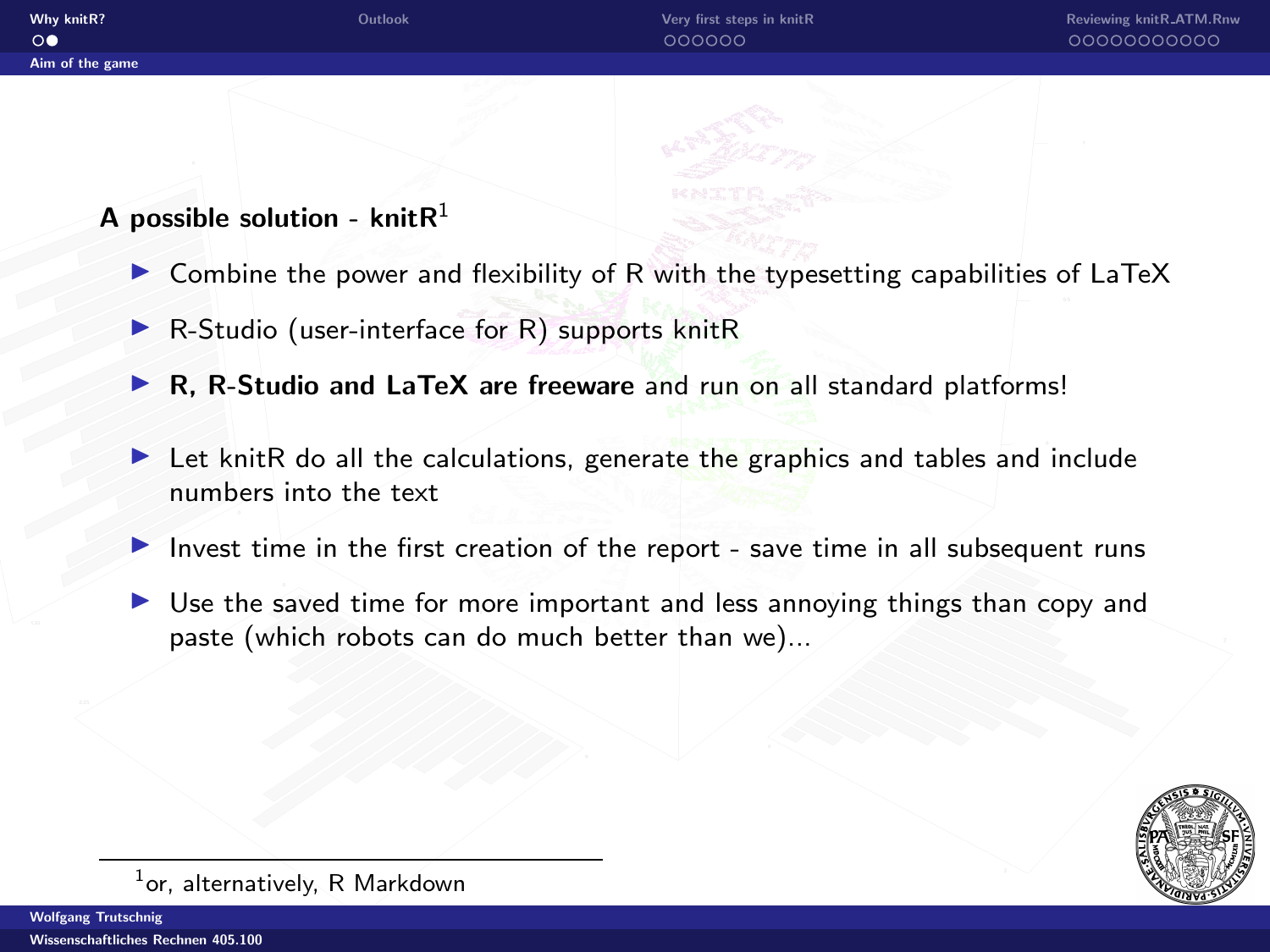#### <span id="page-3-0"></span>Plan for today:

- $\triangleright$  Get knitR running on your laptops
- $\blacktriangleright$  Run a minimal example
- $\blacktriangleright$  Understand the basic building blocks of knitR
- $\blacktriangleright$  Try to understand a pre-prepared knitR report
- $\blacktriangleright$  Adjust/Manipulate/Extend the pre-prepared knitR report

#### knitR has to be learned hands-on!

 $\triangleright$  Download and install the necessary software: [\(Basic\) Miktex,](https://miktex.org/download) [Texmaker,](http://www.xm1math.net/texmaker/download.html) [R,](https://cran.r-project.org/) [R-Studio](https://www.rstudio.com/products/rstudio/download/) (in this order)

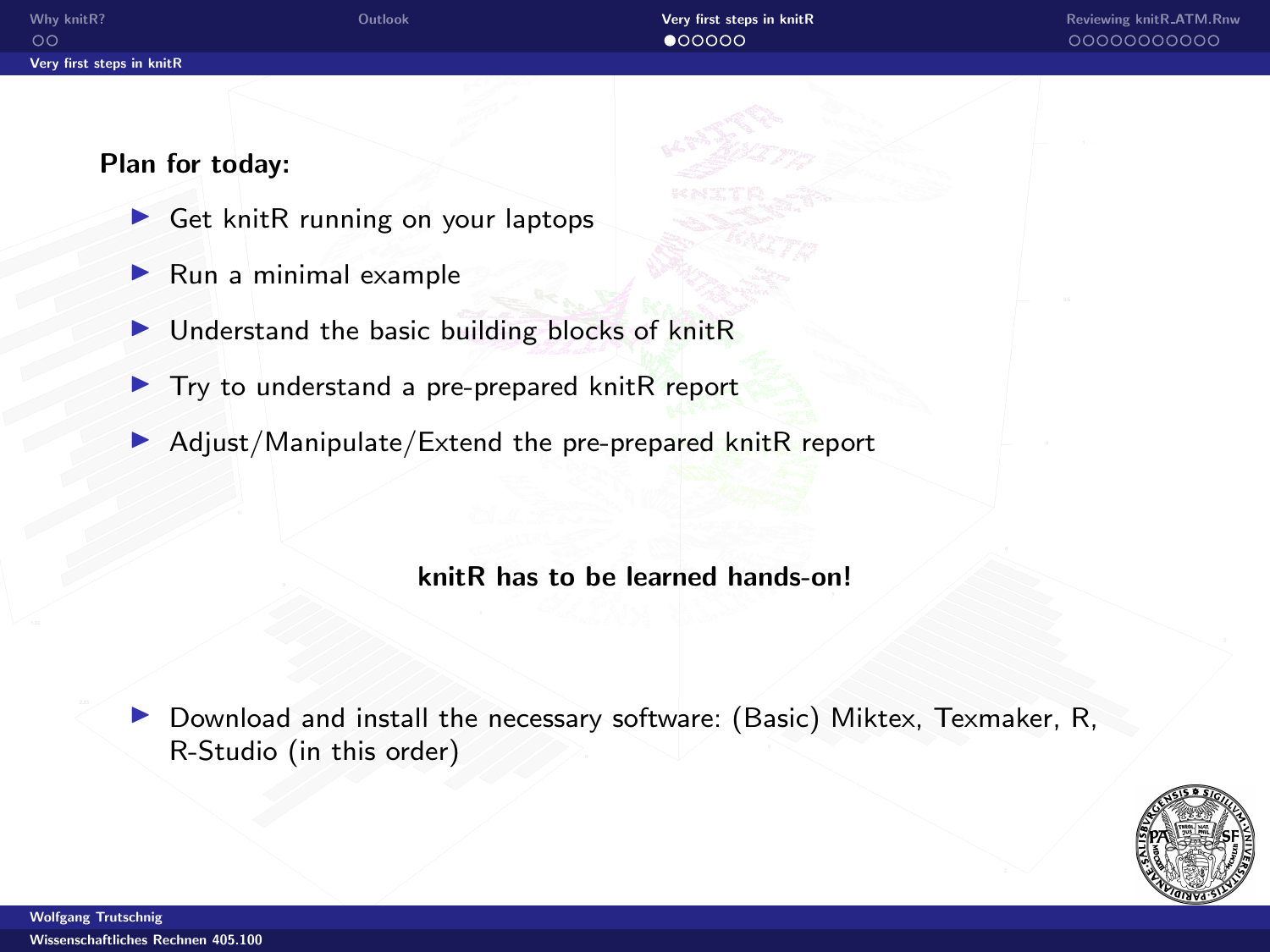$\blacktriangleright$  Each knitR-file has the extension . Rnw

- $\blacktriangleright$  Each knitR-file consists of two building blocks:
	- 1. LaTeX code
	- 2. R-Code
- $\blacktriangleright$  There are two types of R-Code:
	- 1. chunks, i.e. code as separate paragraph (produce tables, graphics, etc.) Each chunk starts with <<some options>>= and ends with @
	- 2. inline code, using the command Sexpr
- $\triangleright$  Knowing (basic) LaTeX and R is enough the rest is combining blocks
- $\triangleright$  We start with a first minimal example demonstrating the LaTeX & R structure

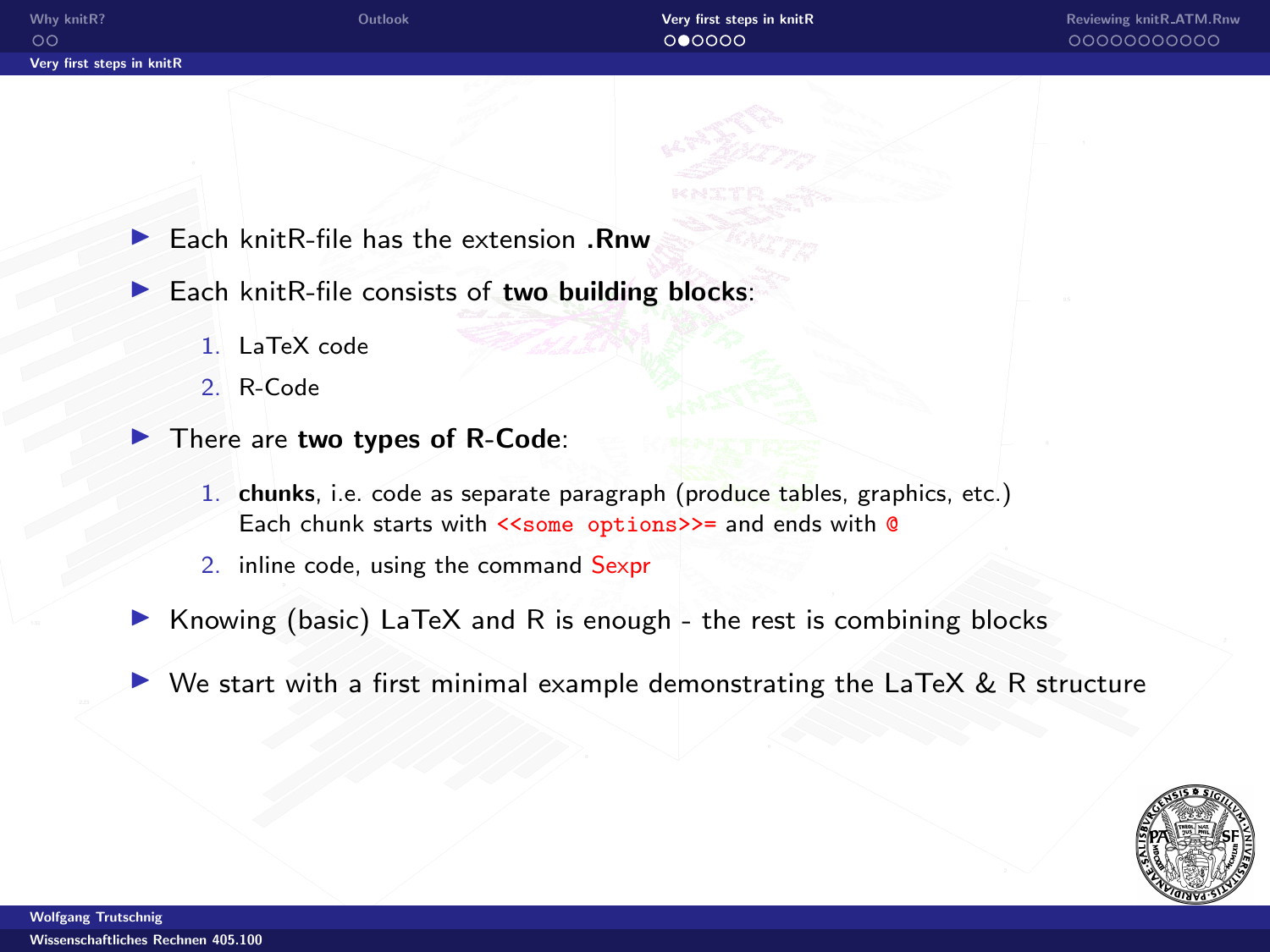```
Why knitR?Reviewing knitR_ATM.Rnw Controller Controller Controller Reviewing knitR_ATM.Rnw Controller Controller Controller Controller Contr
\circ0000000000000000
Very first steps in knitR
   1 \ \dot{\circ} do cument class { article }
   2 \ \begin{bmatrix} \text{begin} \text{4} \end{bmatrix}3
    4
     <<histo, fig.width=10, fig.height=6, fig.cap='Histogram',echo=FALSE
            >>=
     x \le -rnorm( 100, 0, 1)hist(x, probability = TRUE, col=" lightblue")8 @
    9
     The estimates for \sum_{n=1}^{\infty} and \sum_{n=1}^{\infty} are given by \sum_{n=1}^{\infty}S expr { mean (x) } $
      and s^2_n=\Sexpr\{sd(x)\}\, whereby s_n=\Sexpr\{length(x)\}\.
      \end{document}
                                                knitR mini.Rnw
```

```
\triangleright Which part is LaTeX, which part is R?
```
 $\triangleright$  Download the file knitR\_mini.Rnw from [www.trutschnig.net/courses,](http://www.trutschnig.net/courses) save it in a new folder, and open it with R-Studio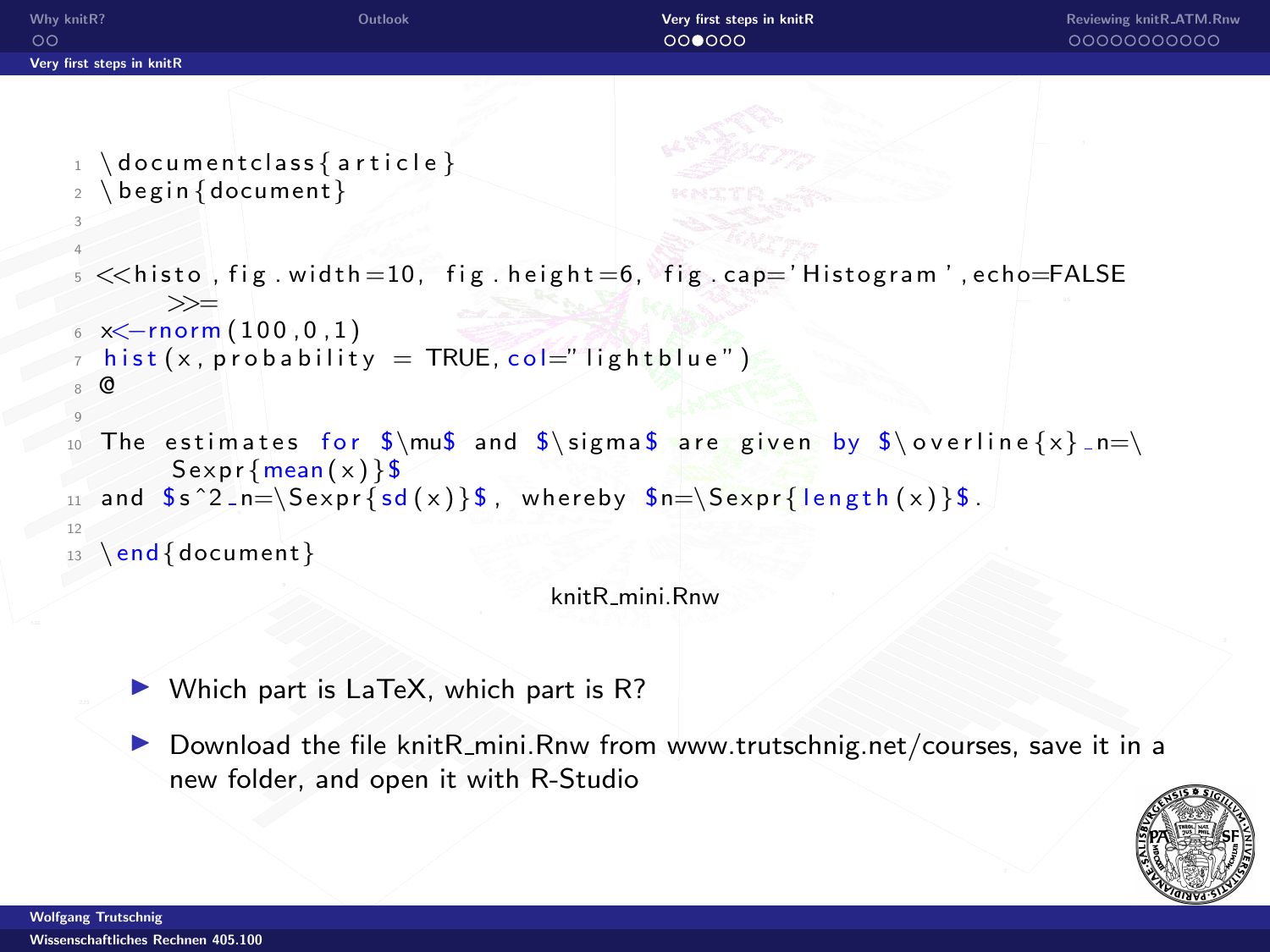- ▶ A button Compile PDF appears
- $\blacktriangleright$  Clicking it has the following effect
- $\triangleright$  knitR 'translates' the R-Codes into standard LaTeX code and produces a .tex-file
- I Plots produced are, by default, saved as pdfs in a folder named 'figure'
- $\triangleright$  the .tex file is then compiled (pdfLaTeX) and a final pdf is produced
- $\blacktriangleright$  All files are saved in the folder where the knitR-file is located

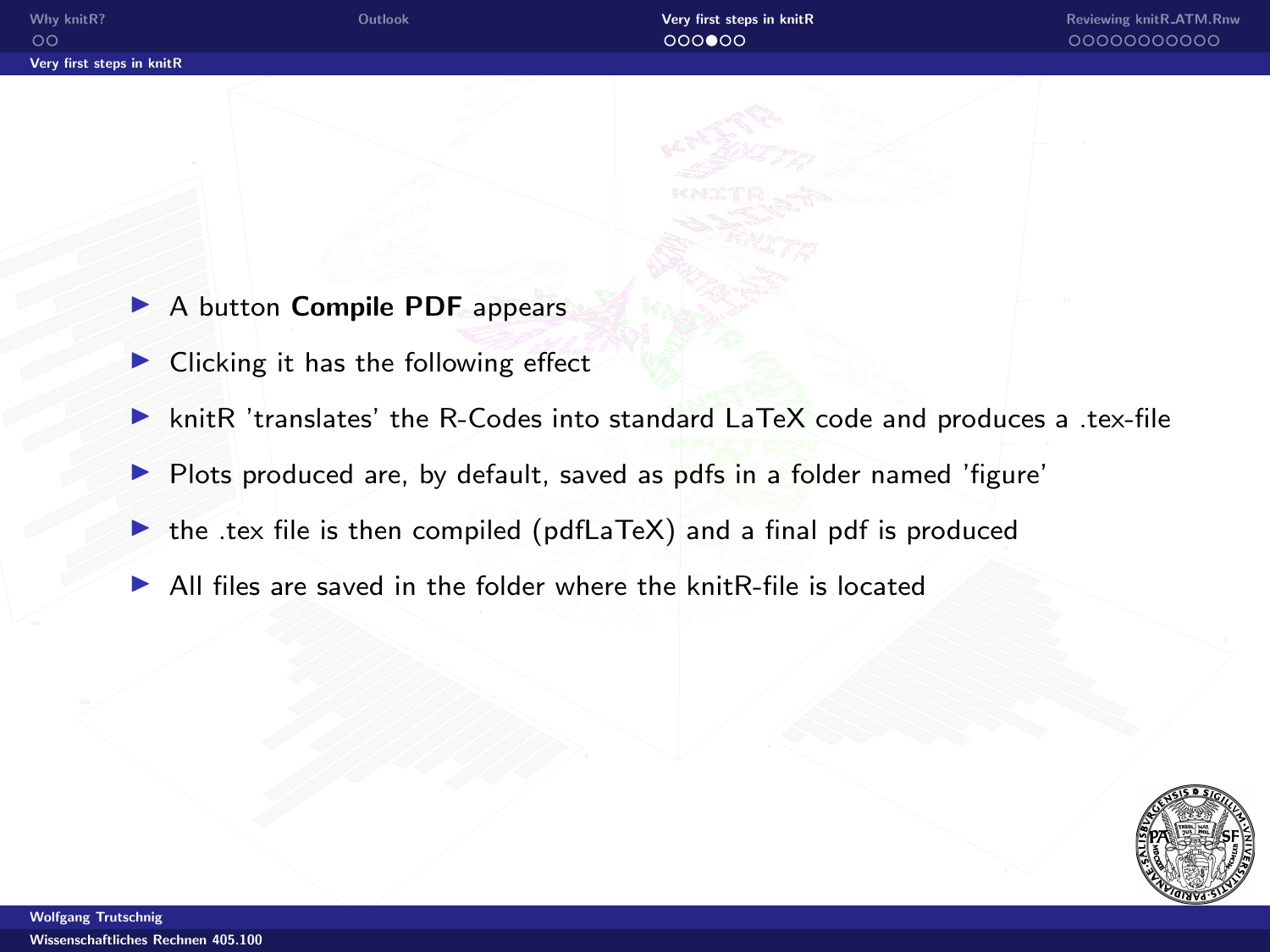

Figure 1: Histogram

The estimates for  $\mu$  and  $\sigma$  are given by  $\overline{x}_n = 0.0479857$  and  $s_n^2 = 0.9382978$ , whereby  $n = 100$ .

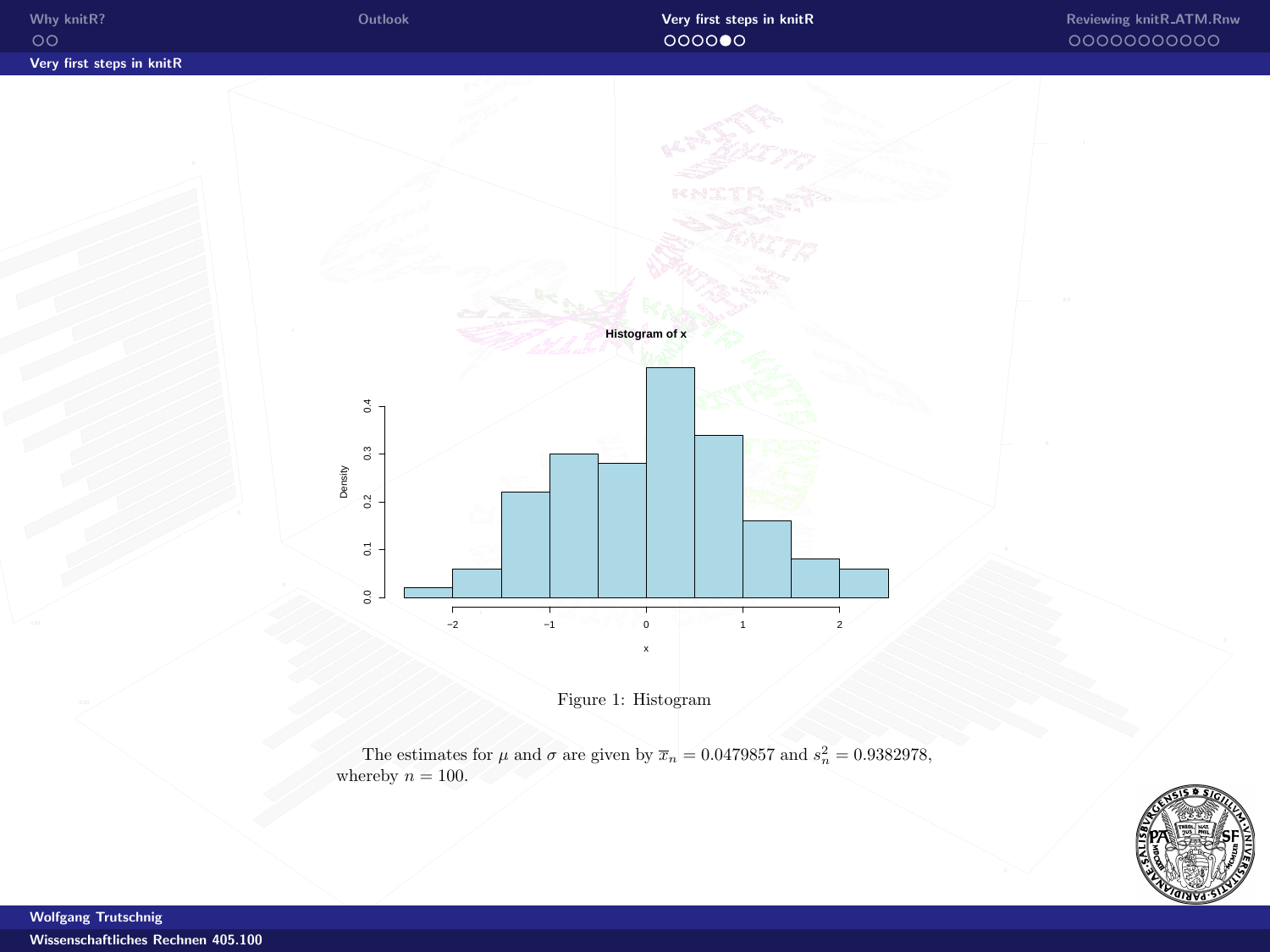Learning by doing - exercise(s)

Exercise 1:

 $\blacktriangleright$  Manipulate/Extend knitR\_mini.Rnw in such a way that the resulting pdf looks like knitR\_mini\_[extended.pdf](http://www.trutschnig.net/knitR_mini_extended.pdf) Hint: par(mfrow =  $c(2,1)$ ) can be used to have two plots in one graphic

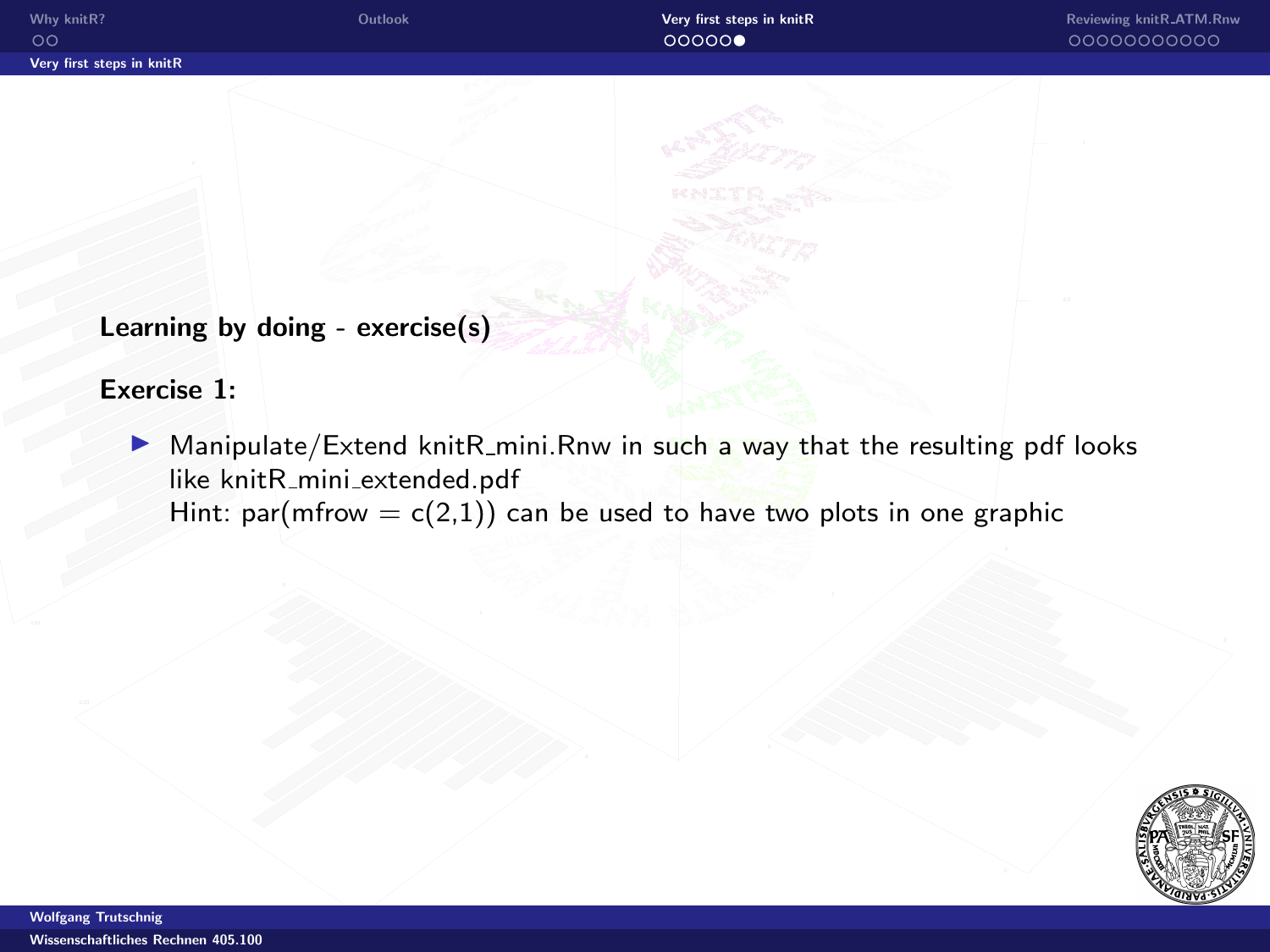<span id="page-9-0"></span>

| Why knitR?<br>$\circ$          | Outlook | Very first steps in knitR<br>000000 | Reviewing knitR_ATM.Rnw<br>$\bullet$ 0000000000 |
|--------------------------------|---------|-------------------------------------|-------------------------------------------------|
| <b>Reviewing knitR_ATM.Rnw</b> |         |                                     |                                                 |
|                                |         | $-27$                               |                                                 |

- $%$ example loads the ATM data set, aggregates and produces a small summary
- 2 %install R−packages and (basic) miktex first

```
% Block 1: basic LaTeX settings
```

```
d o cum ent class [12pt] { article }use package {amsmath}use package { graphicx}use package { hyperref}10 \ u s e p a c k a g e { e u r o s y m }
```

```
11 \ u sepackage { color }
```

```
12 \ \{Use package{} file at\}
```

```
13 \setlength {\textheight } {650pt }
```

```
_{14} \setlength {\textwidth } {480 pt }
```

```
15 \text{ hoffset} = -15mm
```

```
16
```
3

5

```
17 \ begin {document}
```
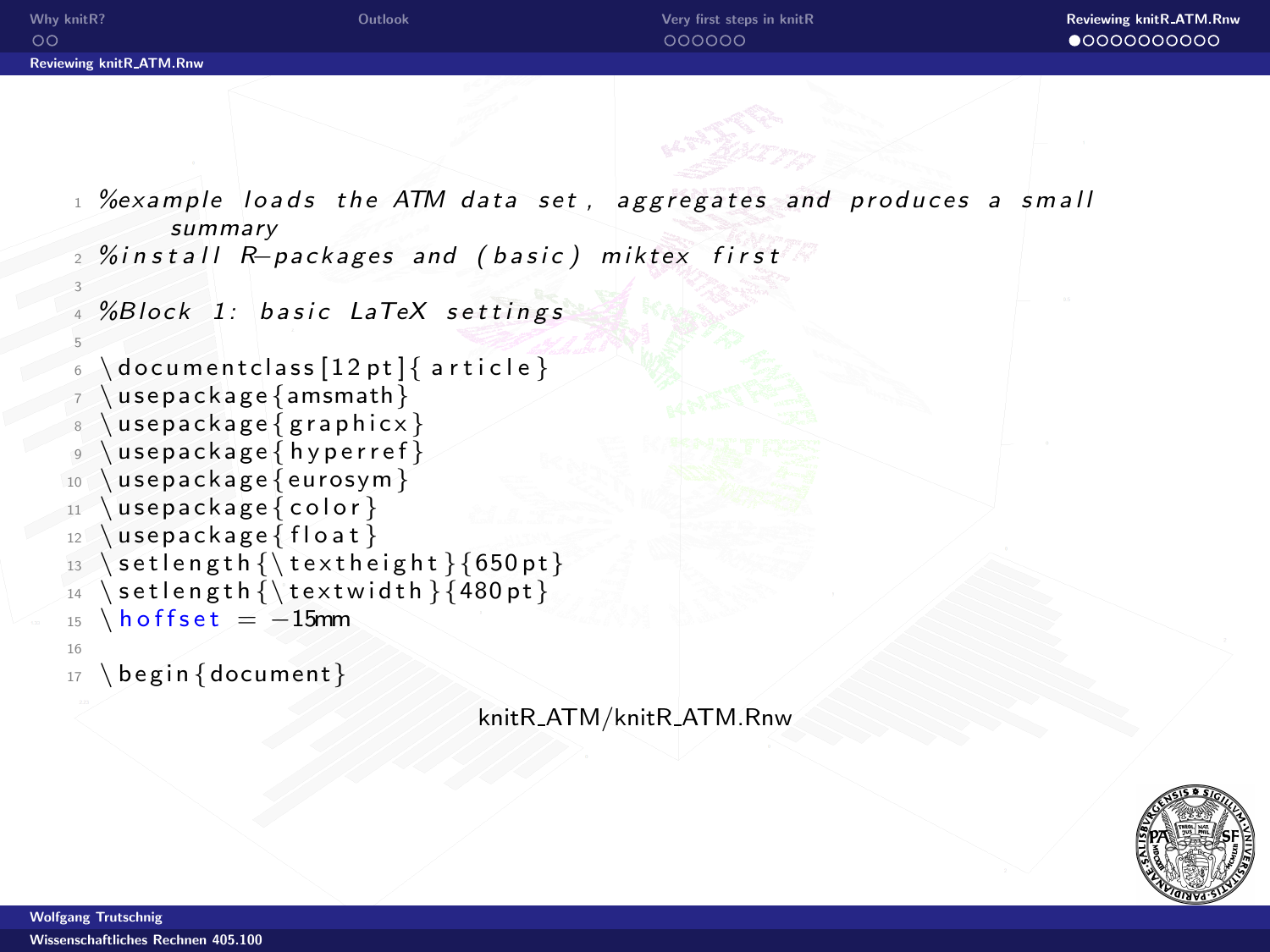

```
9 library (xtable)
10 Sys.set locale ("LC_TIME"," English") \#set English
```

```
\mu # set global chunk options
```

```
12 opts _chunk $ set ( fig . path=' figure / graphic -', fig . align=' center', fig.
        pos=' ! ht' , echo = FALSE, warning = FALSE)
```

```
#g lobal options for produced figures (name of figures,
               automatic centering, etc.)
14 \#echo = FALSE: don't include R-Code in output,
15 #warning=FALSE: print warning in console but not in pdf
\# fig. pos = '! ht': place it here in the doc
```

```
17 a<—Sys.time()
18 @
```
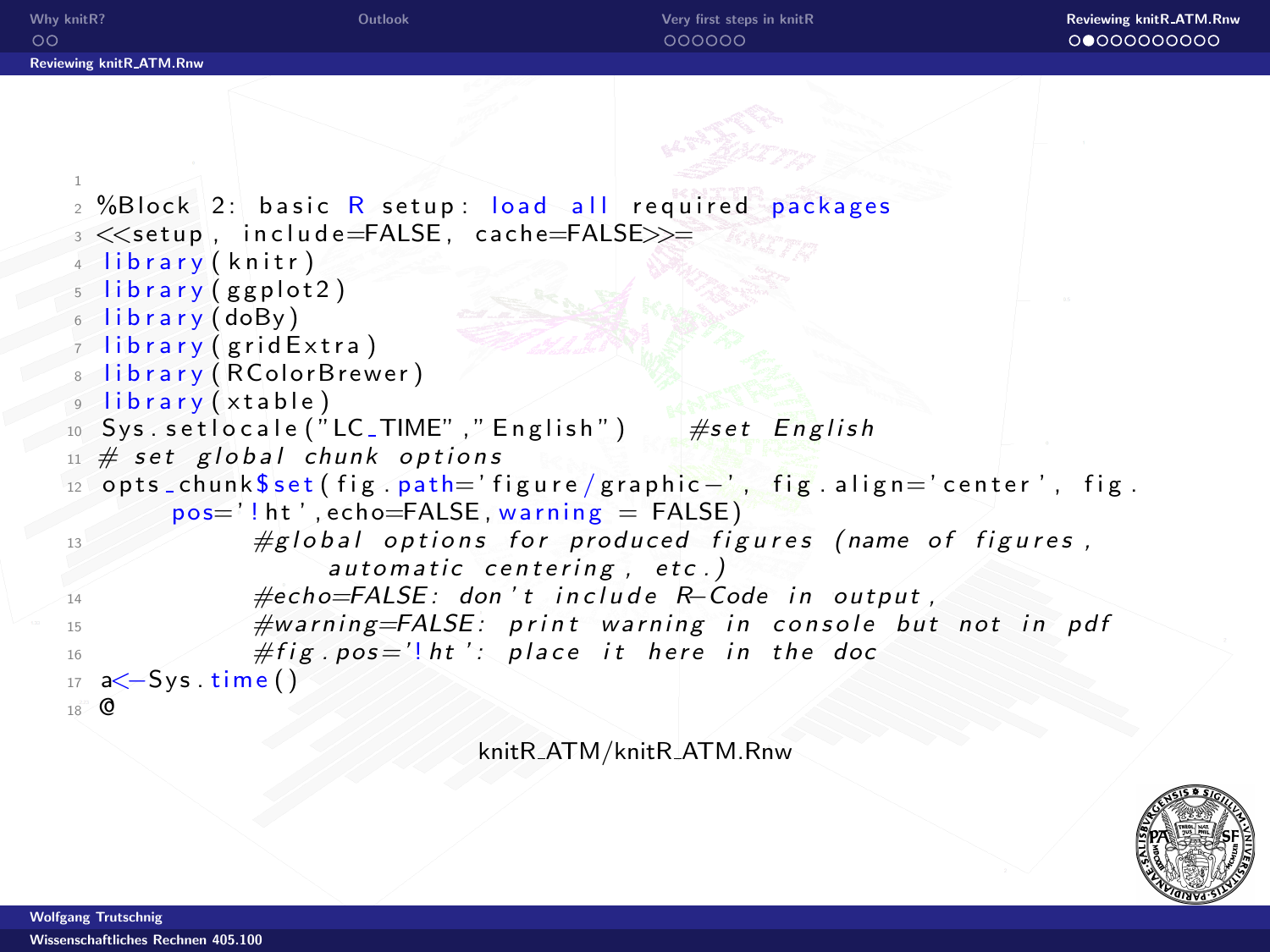

```
\setminus section \{ Quick overview }
```


6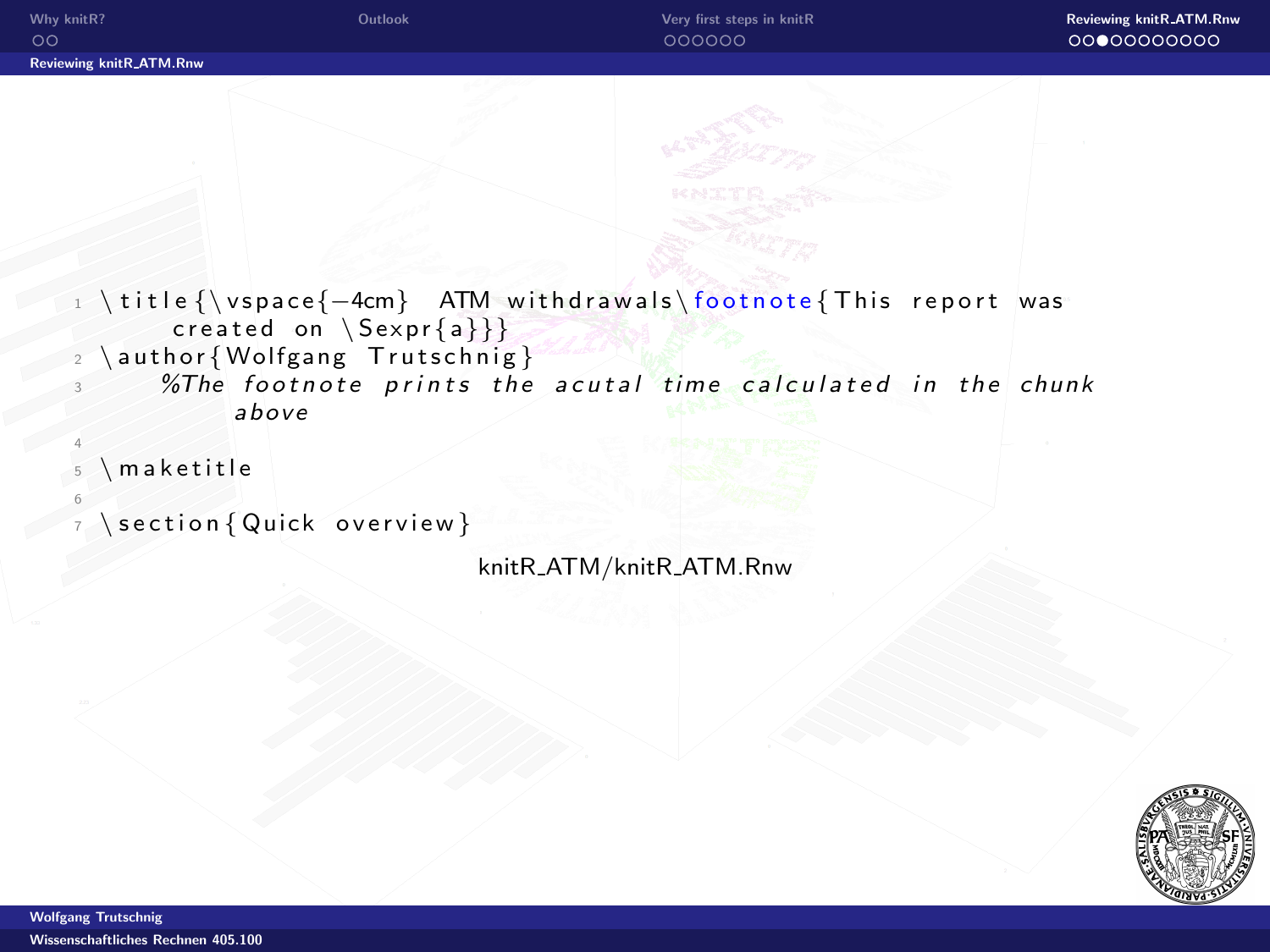

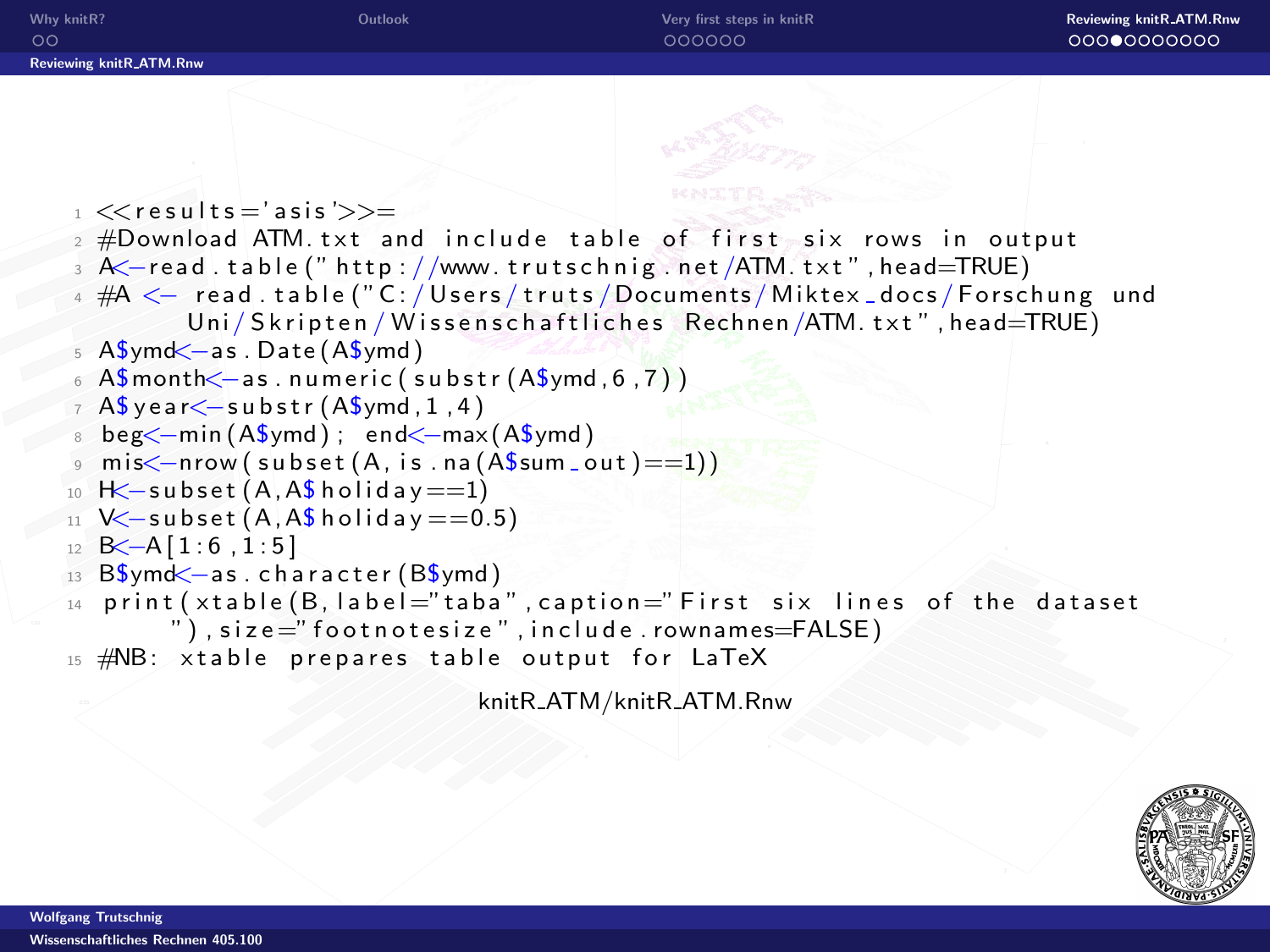1

The dataset (see Table \ref{taba}) contains daily withdrawn amounts in the period from  $Sexpr{beg}$  till  $Sexpr{end}$  ( $Sexpr{mis}$ ) entries are missing).

We expect weekdays and holidays to have a strong influence on withdrawn amounts and, additionally, to see an impact of the financial crisis starting with autumn 2008.

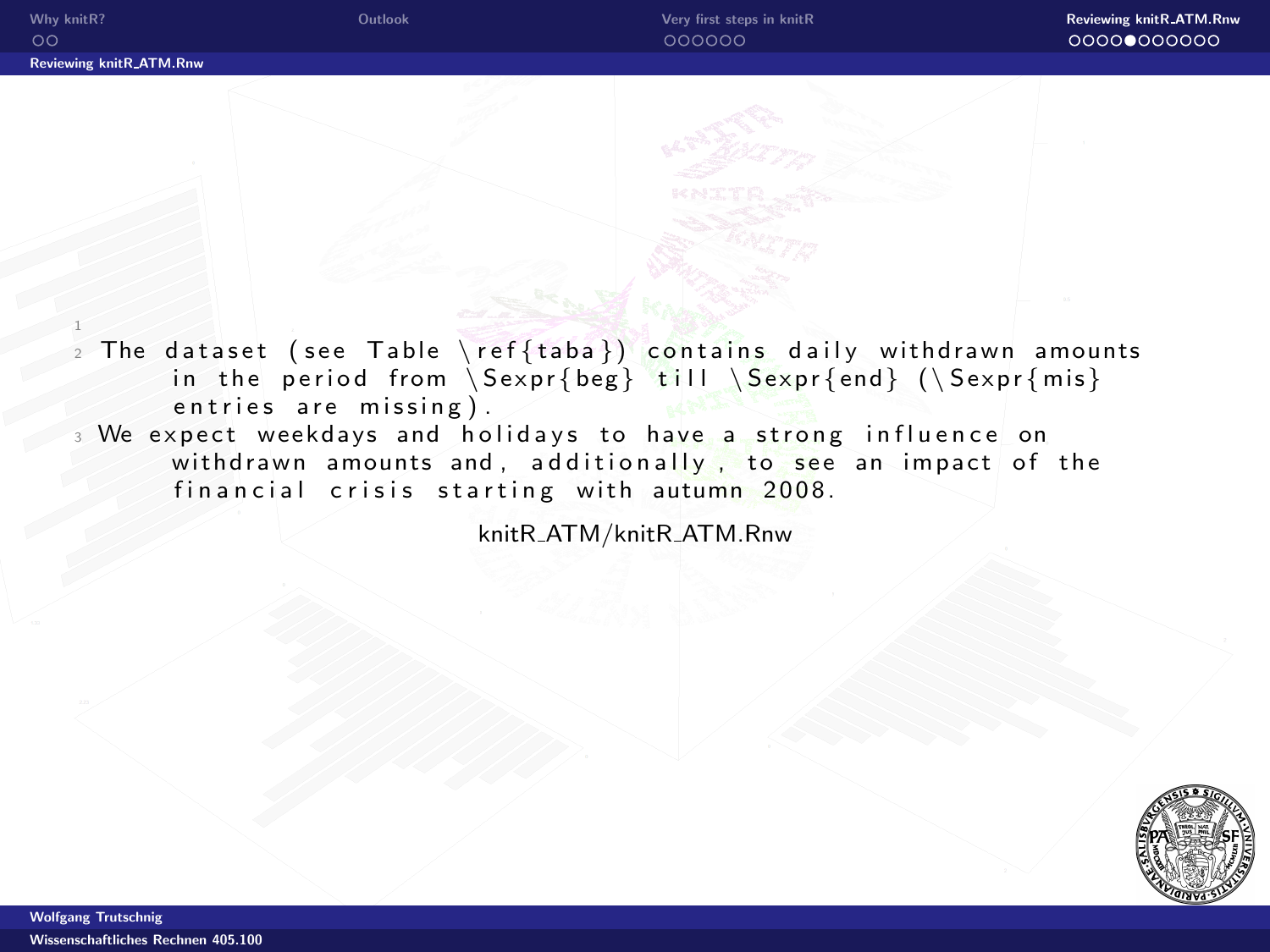| Why knitR?<br>ററ                                                       | Outlook                                                                                                                                                                                                                                                                    | Very first steps in knitR<br>000000                              | <b>Reviewing knitR_ATM.Rnw</b><br>00000000000 |  |  |
|------------------------------------------------------------------------|----------------------------------------------------------------------------------------------------------------------------------------------------------------------------------------------------------------------------------------------------------------------------|------------------------------------------------------------------|-----------------------------------------------|--|--|
| <b>Reviewing knitR_ATM.Rnw</b>                                         |                                                                                                                                                                                                                                                                            |                                                                  |                                               |  |  |
|                                                                        |                                                                                                                                                                                                                                                                            |                                                                  |                                               |  |  |
|                                                                        | $\alpha$ $\ll$ boxplot, fig. width=13, fig. height=6, fig. cap=paste('Boxplot per day                                                                                                                                                                                      |                                                                  |                                               |  |  |
|                                                                        | $tabb$ $\rangle$ $\rangle$ $\rangle$ $\rangle$ $\rangle$ $\rangle$ $=$<br>#size of the plot (width and height) in inches, NB: default output<br>width is $\text{textwidth}$<br>4 p <— ggplot(data=A,aes(x=factor(nr_weekday),y=sum_out,fill=factor(nr<br>$^{-}$ weekday))) | of week and year, the medians are also printed in Table $\{\ref$ |                                               |  |  |
|                                                                        | $p \leftarrow p +$ geom boxplot (outlier $size = 0$ )                                                                                                                                                                                                                      |                                                                  |                                               |  |  |
|                                                                        | $p \leftarrow p + \text{ facet}$ wrap ("year)                                                                                                                                                                                                                              |                                                                  |                                               |  |  |
|                                                                        | $\tau$ $p \leftarrow p +$ xlab ("weekday")                                                                                                                                                                                                                                 |                                                                  |                                               |  |  |
| $\mathfrak{p}$ $\leftarrow$ p + scale fill discrete (name = "Weekday") |                                                                                                                                                                                                                                                                            |                                                                  |                                               |  |  |
|                                                                        | $\circ$ $p \leftarrow p +$ geom_point (data=H, colour="red", size = 1.5)                                                                                                                                                                                                   |                                                                  |                                               |  |  |
|                                                                        | 10 $p \leftarrow p +$ geom point (data= $V$ , colour="blue", size = 1.5)                                                                                                                                                                                                   |                                                                  |                                               |  |  |
|                                                                        | $p \leftarrow p + \text{ theme_bw}()$                                                                                                                                                                                                                                      |                                                                  |                                               |  |  |
| $12$ <b>p</b><br>13                                                    | $\#N\!B$ : label of figure is automatically generated as fig: boxplot                                                                                                                                                                                                      |                                                                  |                                               |  |  |
|                                                                        |                                                                                                                                                                                                                                                                            | knitR_ATM/knitR_ATM.Rnw                                          |                                               |  |  |

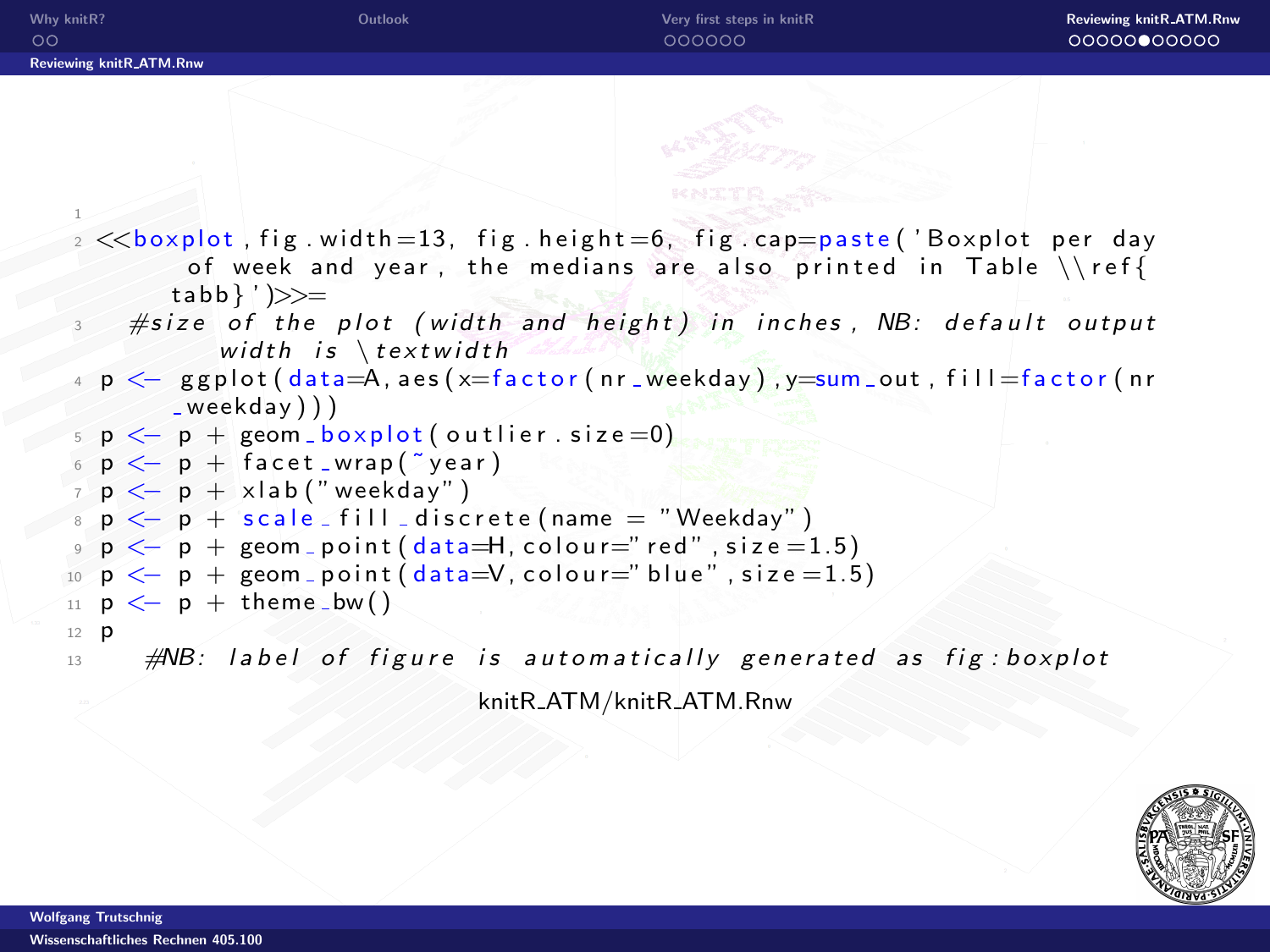```
Why knitR? OutlookVery first steps in knitR Reviewing knitR.ATM.Rnw Very the Communist Steps in knitR Reviewing knitR_ATM.Rnw
Reviewing knitR ATM.Rnw
    1
   2 <results='asis '\gg=
     medn \times -function(x) \{median(x | is . na(x)=0])\}#little function calculating the median (ignoring missing values)
     BB < - summaryBy ( data = A, sum _ out ~ nr _ weekday, FUN = c ( medna ) )
         \#calcalculate meadian withdrawn amount per weekday
   7 WD<−A [ 1 : 7 , 2 : 3 ]
     BB<−merge (BB,WD)
     names (BB) |2 |<-"sum out"
     BB$sum_out<-round (BB$sum_out)
```
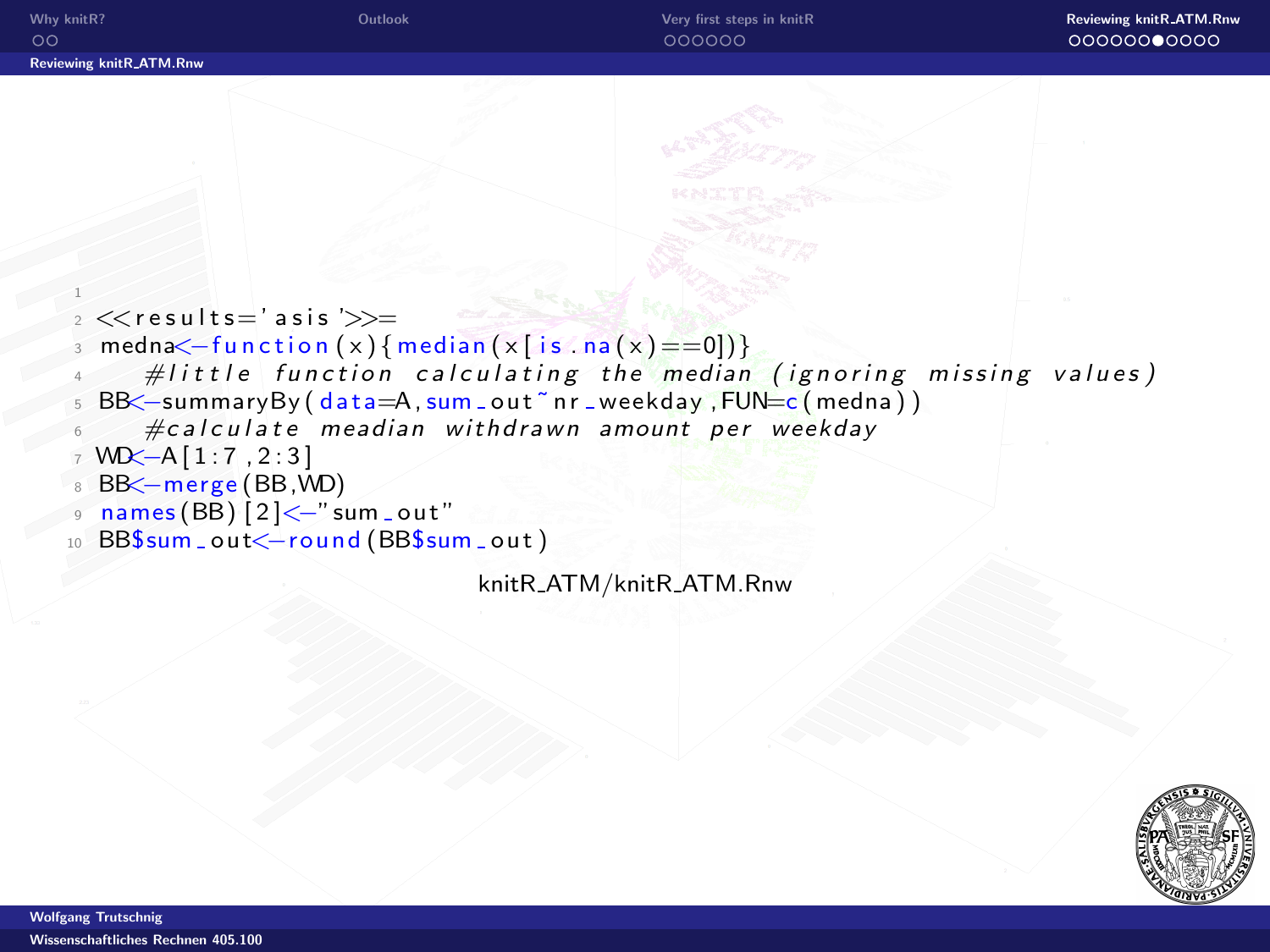1

Consindering all years together the median withdrawn amount is  $\setminus$  $Sexpr{BB$sum.out [1]} \$  euro {} on Mondays,  $Sexpr{BB$sum.out [2]} \$ euro $\{\}$  on Tuesdays,  $\text{BBSum.out}[3] \ \text{ouro} \}$  on Wednesdays,  $\S$ expr $\{BB\${\text{sum\_out}\ [4]\}\ \setminus{\text{equiv}}$  on Thursdays ,  $\SS$ expr $\{BB\${\text{sum\_out}\ [5]\}\ \setminus{\text{sum}}$ euro $\{ \}$  on Fridays,  $\text{BB}\sum out[6] \ \text{ } on Saturdays,$ and  $S \exp\{\text{BB}\sum out[7] \}$  euro $\}$  on Sundays.

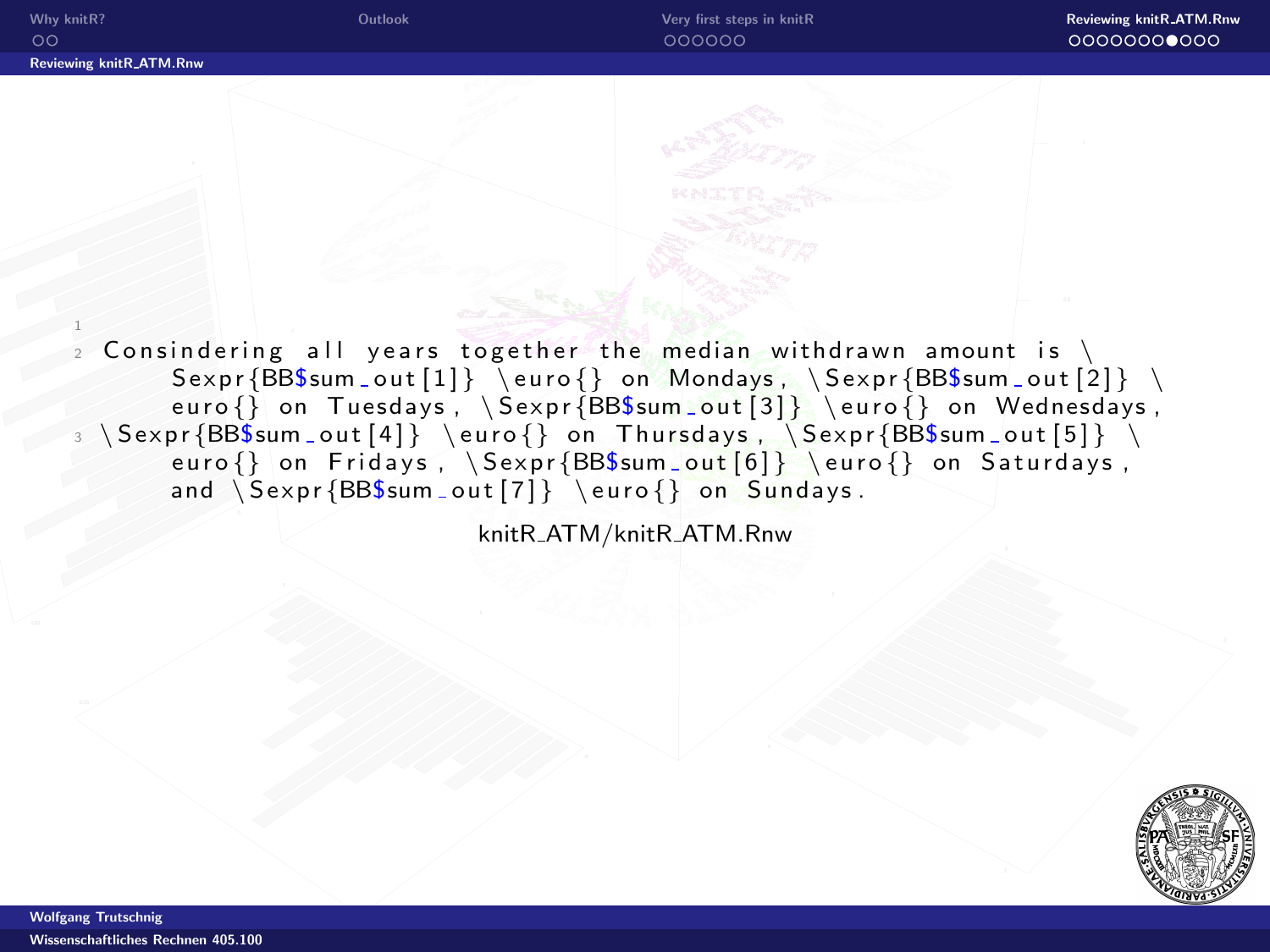```
Why knitR? OutlookVery first steps in knitR Reviewing knitR.ATM.Rnw Very the Communist Steps in knitR Reviewing knitR_ATM.Rnw
                                                        000000
                                                                                            00000000000
Reviewing knitR ATM.Rnw
    \frac{1}{2} \llresults='asis '\gg=
     AA \leq-summaryBy ( data=A, sum _ out ~ year + nr _ weekday, FUN=c ( medna ) ) #dplyr :
            AA \leftarrow A % % group by (year, nr weekday) %% dyplr :: summarise (sum _
            out=medna (sum out))
    W<sub>+</sub> WD \left[-A\right[1:7, 2:3]5 AA<−merge (AA,WD)
   6 AA <<br />
-AA <a>[ order (AA$ nr _weekday ,<a>A</a>$ year ),</a> ,</a> | ,</a>
     names(AA) [3] < -"sum out"
     AA < - subset (AA, select = c (weekday, year, sum_out))
      print (xtable (AA, label="tabb", caption="Median withdrawn amount per
            year and day of week"), size=" scriptsize", include.rownames=FALSE)
```
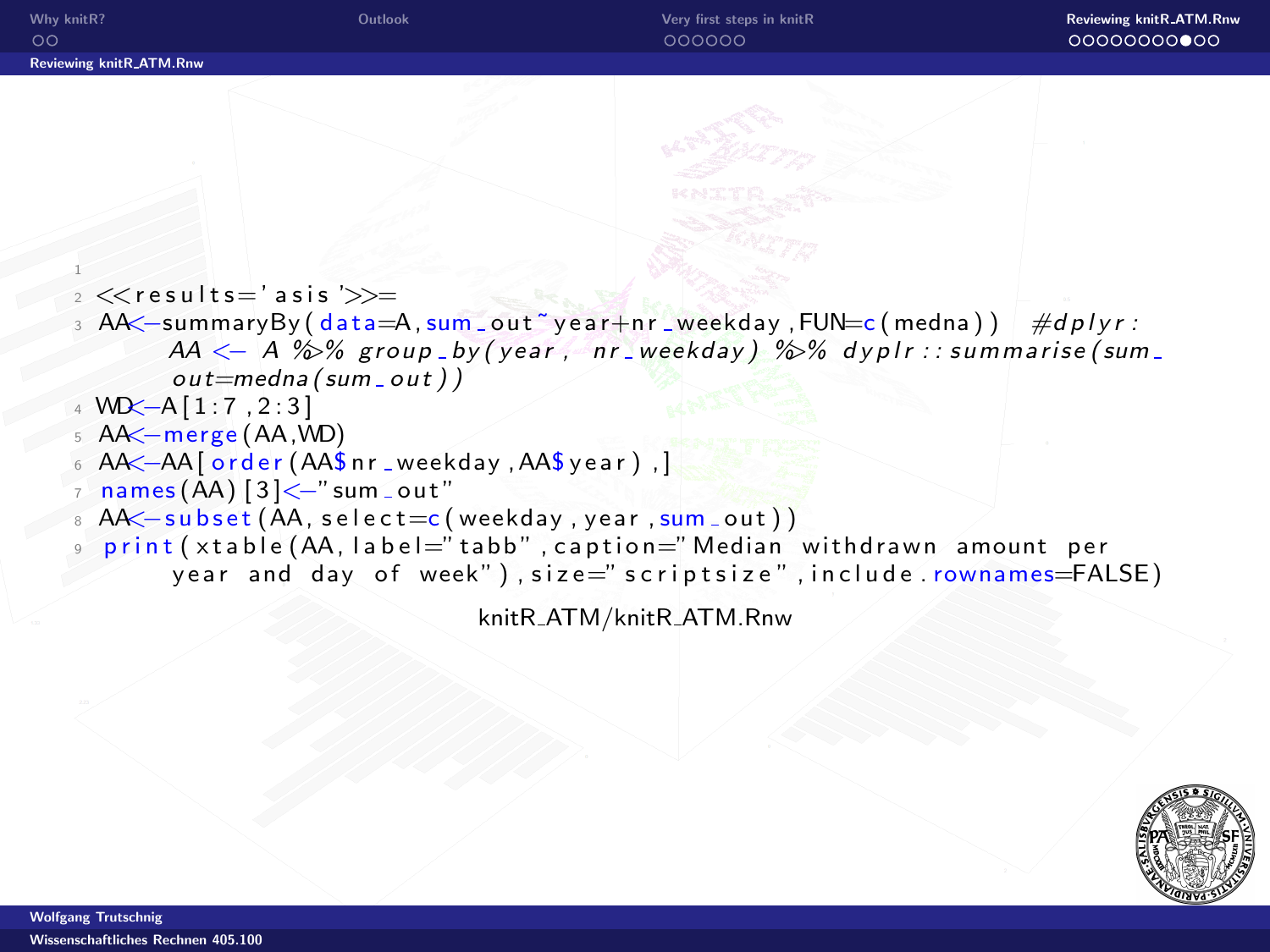```
Why knitR? OutlookVery first steps in knitR Reviewing knitR.ATM.Rnw Very the Communist Steps in knitR Reviewing knitR_ATM.Rnw
                                                       000000
                                                                                          00000000000
Reviewing knitR ATM.Rnw
    1
   2 << boxplot monthly, fig. width = 13, fig. height = 6, fig. cap='Boxplot per
            month, the impact of the financial crisis starting with autumn
            2008'>>=
    3 B <del>∕</del> − A
     B\ y ear \leq -a s . factor (A\ y ear)
     B$month<−as factor (A$month)
    _6 farben<−c("gray50" , "magenta" , "green" )
   \tau p \leftarrow ggplot (data=B, aes (x=month, y=sum_out))
   s p \leftarrow p + \text{geom\_boxplot} (aes (fill=year), outlier. size=0)
     p \leq -p + scale_f ill manual (values=farben)
   10 p \leftarrow p + \text{geom}_i jitter (colour="gray30")
  11 p \le -p + \text{ theme\_bw()}12 p
   13 @
```